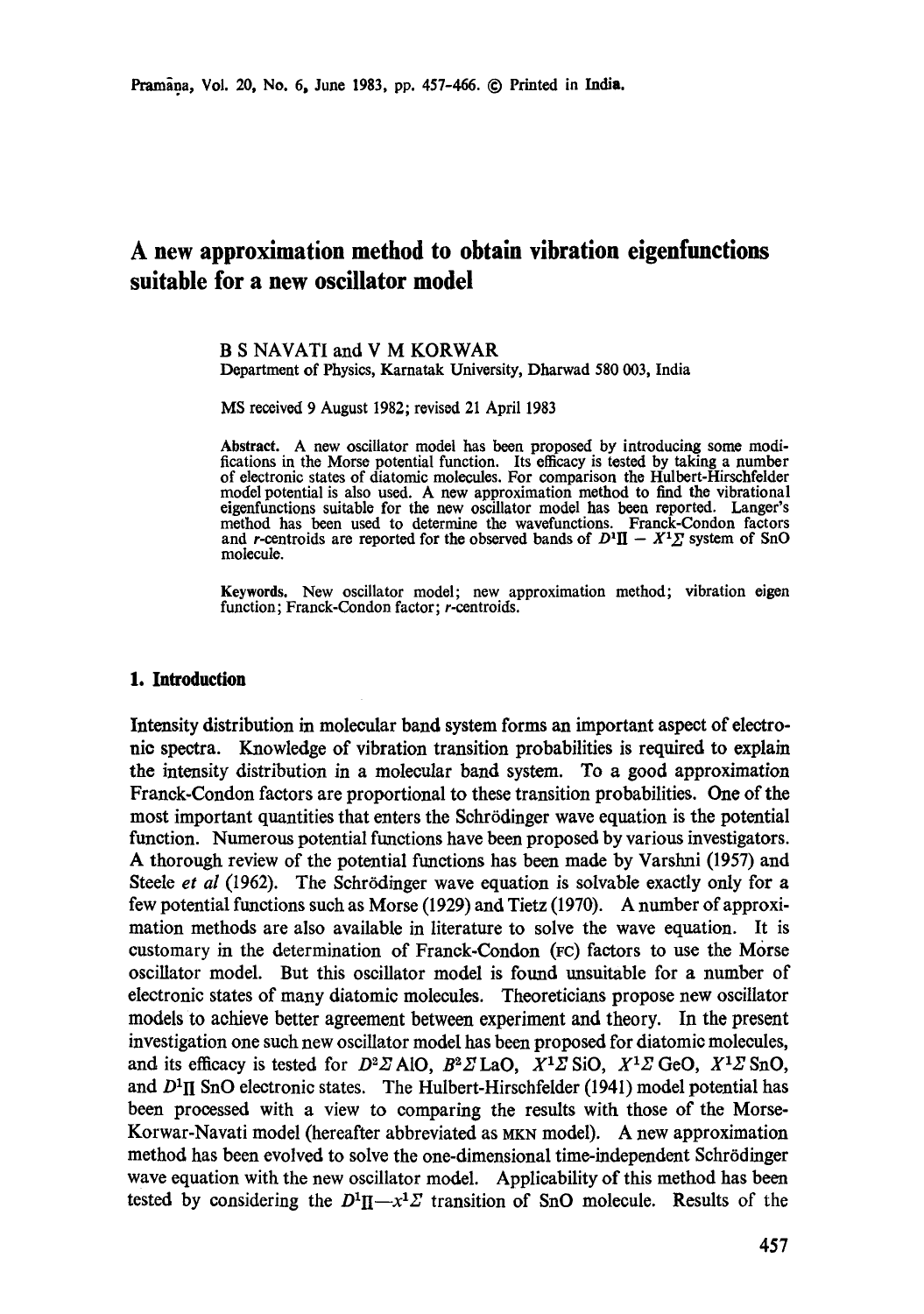application of this method are compared with the results obtained by Langer's method and realistic Rydberg-Klein-Rees (RKR) method.

## **2. A new oscillator model**

#### 2.1 MKN *Oscillator model*

Mathematically, the simple Morse potential function

$$
U_1 = D_e [1 - \exp \{-a (r - r_e)\}]^2,
$$
 (1)

uses only three spectroscopic constants, hence its flexibility is limited. In order to increase the flexibility of the parameter  $\alpha$  of the Morse function, it is proposed to consider  $\alpha$  as a function of internuclear distance. The modified Morse function will then have the form

$$
U_2 = D_e [1 - \exp \{-a(r) (r - r_e)\}]^2.
$$
 (2)

To arrive at the nature and form of the function  $a(r)$ , an empirical method was adopted. The ultimate form of the function satisfied all the necessary conditions that a conventional potential function has to satisfy. The simple Morse function as in equation (1) was fitted to the realistic RKR turning points of each of the vibrational levels right from  $v = 0$  to  $v = 10$  of the D<sup>2</sup>ZA1O electronic state. Values of a ( $r_{\text{min}}$ ) and  $\alpha$  ( $r_{\text{max}}$ ) were determined. Then the graph of  $\ln \alpha(r)$  against  $(r_e/r - 1)$  was plotted. The nature of the distribution of the points on the graph suggested the following form for  $a(r)$ 

$$
\ln a(r) = b \left\{ (r_e/r)^2 - 1 \right\} + a \left\{ (r_e/r) - 1 \right\} + \ln a. \tag{3}
$$

Therefore, the ultimate form of  $a(r)$  evolved to

$$
a(r) = a \exp\left[b\left\{\left(\frac{r_e}{r}\right)^2 - 1\right\} + a\left\{\frac{r_e}{r} - 1\right\}\right].
$$
 (4)

The modified Morse function, which we refer to as MKN, assumes the form (2) with  $a(r)$  as defined in (4). The MKN model potential function satisfies the usual conditions to be satisfied by potential functions at  $r = \infty$  and  $r = r_e$ . The internuclear distance never assumes the value equal to zero, therefore condition  $U(r=0) = \infty$  need not be strictly satisfied; nevertheless the conventional form demands that at  $r \ll r_d$  the potential function value must be extremely large; here  $r_d$  is the value of  $r_{\text{min}}$  for which  $U(r_{\text{min}} = r_d) = D_e$ . With  $a(r)$  as in (4) the model potential becomes more flexible and the results of potential function become remarkably good. Therefore, the above choice of  $\alpha(r)$  is suitable and justifiable.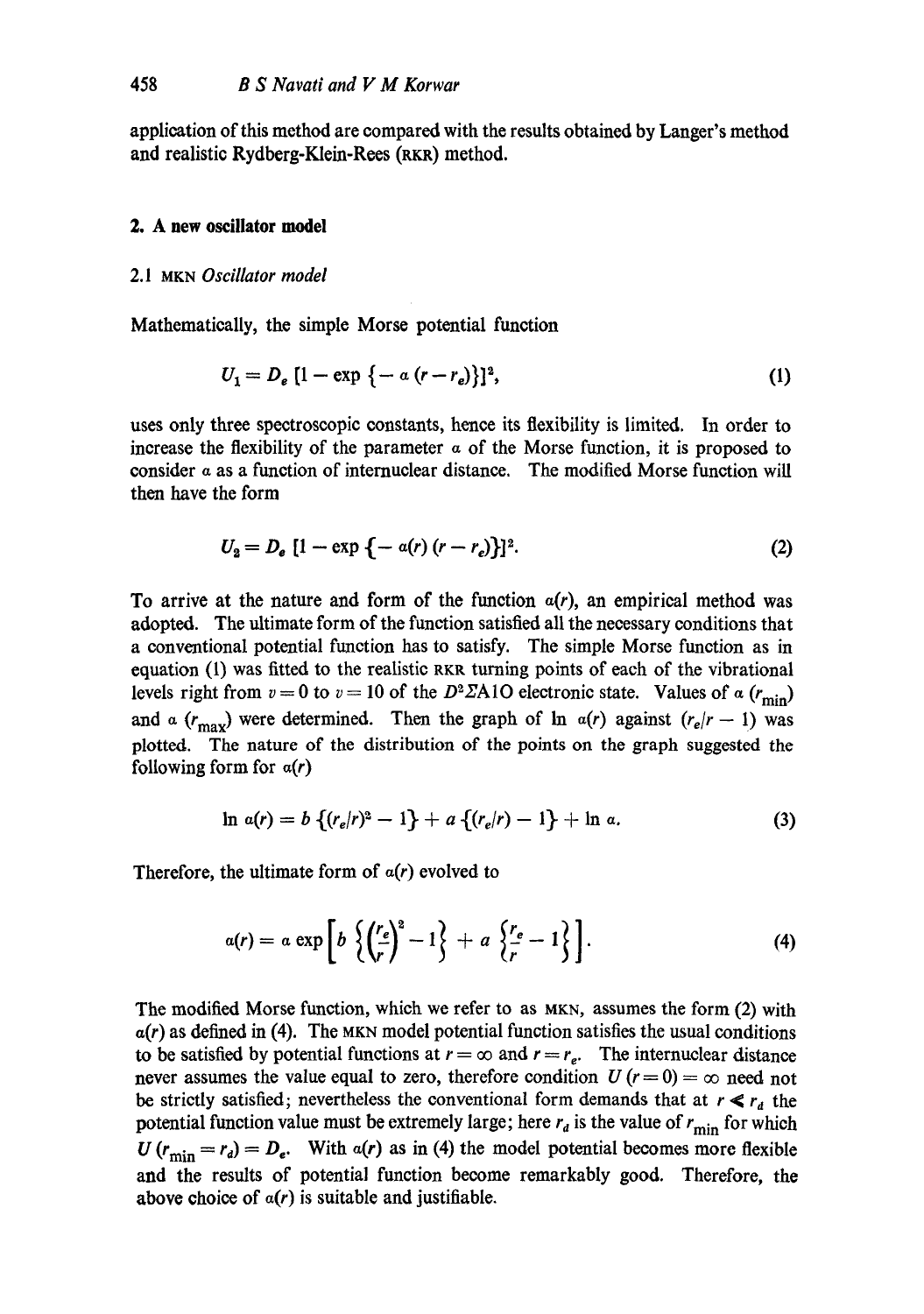# 2.2 *Determination of constants of MKN function*

By fitting the MKN function to the conditions

$$
U(r=\infty)=D_e,\tag{5}
$$

$$
(dU/dr)_{r=r_o}=0,\t\t(6)
$$

$$
\left(d^2U/dr^2\right)_{r=r_e}=K_e,\tag{7}
$$

$$
(d3U/dr3)r=re = factor that determines higher order constant,
$$
 (8)

$$
(d4U/dr4)r=re = factor that determines higher order constant, (9)
$$

constants of MKN function. and also by expanding the modified Morse function in the form of power series function of Dunham (1932) and comparing the coefficients of this expansion with the Dunham coefficients we obtain the following expressions which determine the

$$
a = [K_e/2D_e]^{1/2}; \ \ p = a + 2b \tag{10}
$$

$$
w_e a_e / 6B_e^2 = \Delta^{(1/2)} - 1 - 2p,\tag{11}
$$

$$
\mu_A r_e^2 w_e x_e/W = 8\Delta + 24p \left[\Delta^{(1/2)} - 1\right] - 24b + 36p^2 \tag{12}
$$

$$
\Delta = K_e r_e^2 / 2D_e \tag{13}
$$

$$
W = (64\pi^2 \, c \, \mu_A \times 1.6597 \times 10^{-24})/h \tag{14}
$$

= 
$$
2.1083089 \times 10^{-16}
$$
 with the latest values of c and h.

In all the above equations quantities such as  $w_e$ ,  $w_e$ ,  $x_e$ ,  $D_e$ ,  $B_e$ , and  $a_e$  are in cm<sup>-1</sup> units and reduced mass  $\mu_A$  is in amu. The background necessary to arrive at these equations is given in Varshni (1957).

## 2.3 *Results*

Vibrational constants employed in the present investigation are taken from Tawde *et al* (1972) and Murthy and Murthy (1970) for  $D^2Z$  AlO and  $B^2Z$  LaO states respectively. Constants reported in Herzberg (1950) are used for  $X<sup>1</sup>Z$  SiO and  $X<sup>1</sup>Z$  GeO. For spectroscopic constants of  $X<sup>1</sup>Z$  SnO and  $D<sup>1</sup>II$  SnO states, the values of Patil (1978) has been referred to. The results using MKN function for the electronic states mentioned earlier are reported in tables 1, 2a and 2b. The Hulbert-Hirsehfelder (1941) (H-H) model potential results are also incorporated in tables 2a and 2b.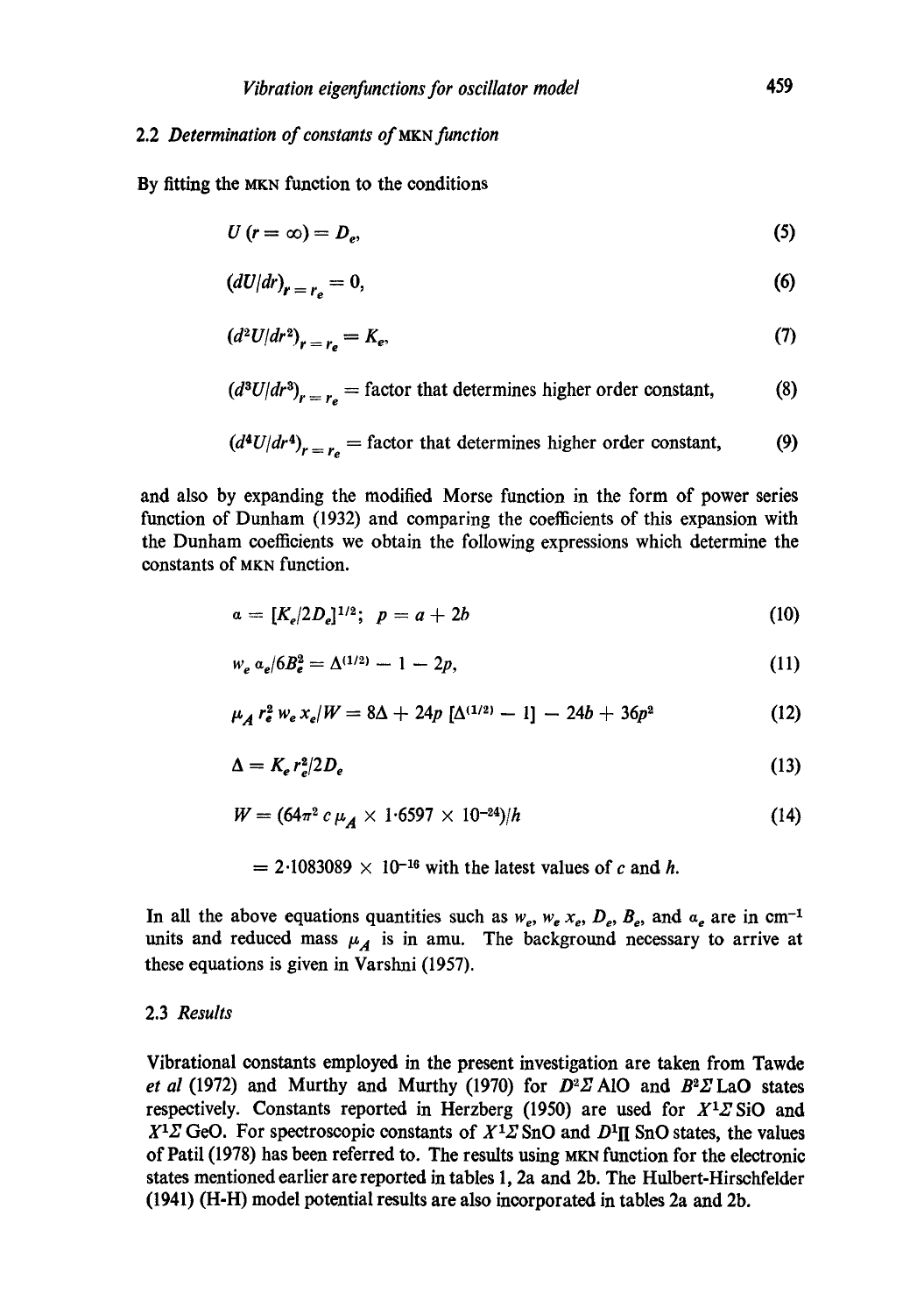|            | $r_{\min}$ |         |                |            | $r_{\text{max}}$ |            |
|------------|------------|---------|----------------|------------|------------------|------------|
| <b>RKR</b> | <b>MKN</b> | Morse   | ٧              | <b>RKR</b> | <b>MKN</b>       | Morse      |
| 1.6619     | 1.6620     | 1.6621  | $\bf{0}$       | 1.7902     | 1.7902           | 1.7904     |
| (1.801)    | 1.8007     | (1.800) |                | (1.915)    | 1.9141           | (1.914)    |
| 1.6218     | 1.6221     | 1.6221  | 1              | 1.8454     | 1.8455           | 1.8458     |
| (1.764)    | 1.7638     | (1.763) |                | (1.961)    | 1.9606           | (1.959)    |
| 1.5960     | 1.5962     | 1.5965  | $\overline{2}$ | 1.8865     | 1.8863           | 1.8871     |
| (1.740)    | 1.7398     | (1.738) |                | (1.995)    | 1.9944           | (1.992)    |
| 1.5760     | 1.5763     | 1.5768  | 3              | 1.9219     | 1.9217           | 1.9227     |
| (1.722)    | 1.721      | (1.718) |                | (2.023)    | 2.0228           | (2.020)    |
| 1.5595     | 1.5598     | 1.5605  | 4              | 1.9541     | 1.9539           | 1.9551     |
| (1.706)    | 1.7053     | (1.702) |                | (2.049)    | 2.0483           | (2.045)    |
| 1.5455     | 1.5456     | 1.5465  | 5              | 1.9845     | 1.9841           | 1.9855     |
| (1.692)    | 1.6917     | (1.687) |                | (2.072)    | 2.0716           | (2.067)    |
| 1.5326     | 1.5331     | 1.5342  | 6              | 2.0129     | $2 - 0128$       | $2 - 0145$ |
| (1.680)    | 1.6796     | (1.674) |                | (2.094)    | 2.0936           | (2.089)    |
| 1.5212     | 1.5219     | 1.5231  | 7              | 2.0405     | 2.0406           | 2.0423     |
| (1.669)    | 1.6686     | (1.663) |                | (2.115)    | 2.1143           | (2.109)    |
| 1.5109     | 1.5118     | 1.5131  | 8              | 2-0673     | 2.0675           | 2.0693     |
| (1.660)    | 1.6586     | (1.652) |                | (2.139)    | 2.1341           | (2.128)    |
| 1.5014     | 1.5025     | 1.5040  | 9              | 2.0936     | 2.0939           | 2.0962     |
| (1.650)    | 1.6495     | (1.642) |                | (2.154)    | 2.1531           | (2.146)    |
| 1.4926     | 1.4939     | 1.4956  | 10             | 2.1193     | 2.1199           | 2.1223     |
| (1.642)    | 1.6410     | (1.633) |                | (2.173)    | 2.1713           | (2.164)    |

Table 1. Turning points (Å).

The first line data of RKR & Morse functions are for A10  $D^2\Sigma$  state (Tulasigeri 1972). Bracketed data corresponding to  $B^2\Sigma$  LaO are Murthy's (1970).

| $U$ (obs)  | Present work       |                              |                | Present work                 |                              |             |
|------------|--------------------|------------------------------|----------------|------------------------------|------------------------------|-------------|
|            | $U(r_{\min})$      | $U\left(r_\text{max}\right)$ | V              | $U(r_{\min})$                | $U\left(r_\text{max}\right)$ | $U$ (obs)   |
|            |                    | $X^1\Sigma$ GeO              |                |                              | $X^1\Sigma$ SiO              |             |
| 491.7      | 493.94<br>493.87   | 492.24<br>492.15             | $\bf{0}$       | 621.04<br>620.90             | 618.55<br>$618 - 44$         | 619.5       |
| 1465.7     | 1472.26<br>1471.96 | 1468.79<br>1468.64           | $\mathbf{1}$   | 1851.82<br>$1851 - 44$       | 1845.09<br>1844.74           | 1848.5      |
| 2434.5     | 2440.87<br>2440.25 | 2436.76<br>2436.73           | $\overline{2}$ | 3071.93<br>3071.15           | 3063.73<br>$3063 - 43$       | 3067.5      |
| $3395 - 2$ | 3401.26<br>3400.27 | 3393.68<br>3393.78           | 3              | 4285.79<br>4284.69           | $4269 - 71$<br>4269.31       | 4273.5      |
| 4347.8     | 4349.66<br>4347.82 | 4344.36<br>4344.77           | 4              | 5478.89<br>5477.26           | 5461.01<br>5462.26           | 5465.5      |
| $5292 - 6$ | 5301.13<br>5298.69 | 5298.50<br>5290.46           | 5              | 6666.93<br>6664.69           | 6641.75<br>6641.58           | 6648.5      |
| 6224.6     | 6233.16<br>6229.42 | 6220.61<br>6222.18           | 6              | 7840.77<br>7837.58           | 7806.55<br>7806.76           | 7817.5      |
| $7151 - 6$ | 7160.35<br>7155.54 | 7145.55<br>7148.12           | 7              | $9010 - 23$<br>9005.97       | 8967.64<br>8968.17           | 8974.5      |
| $8071 - 6$ | 8072-60<br>8066.31 | 8064.43<br>8068.06           | 8              | $10161 - 43$<br>$10156 - 42$ | 10107.25<br>10108.23         | $10118 - 5$ |
| 8979.6     | 8986.29<br>8978.20 | 8964.98<br>8969.85           | 9              | 11301.13<br>$11294 - 74$     | 11239.40<br>11241.06         | 11252.5     |
| 9879.6     | 9889.76<br>9879.58 | 9866.03<br>9870.67           | 10             | $12442 - 73$<br>12434.86     | 12357.62<br>12360.12         | 12372.5     |

Table 2a. Vibrational energies  $(cm<sup>-1</sup>)$ .

Upper values correspond to MKN potential and lower values are due to (H-H) potential.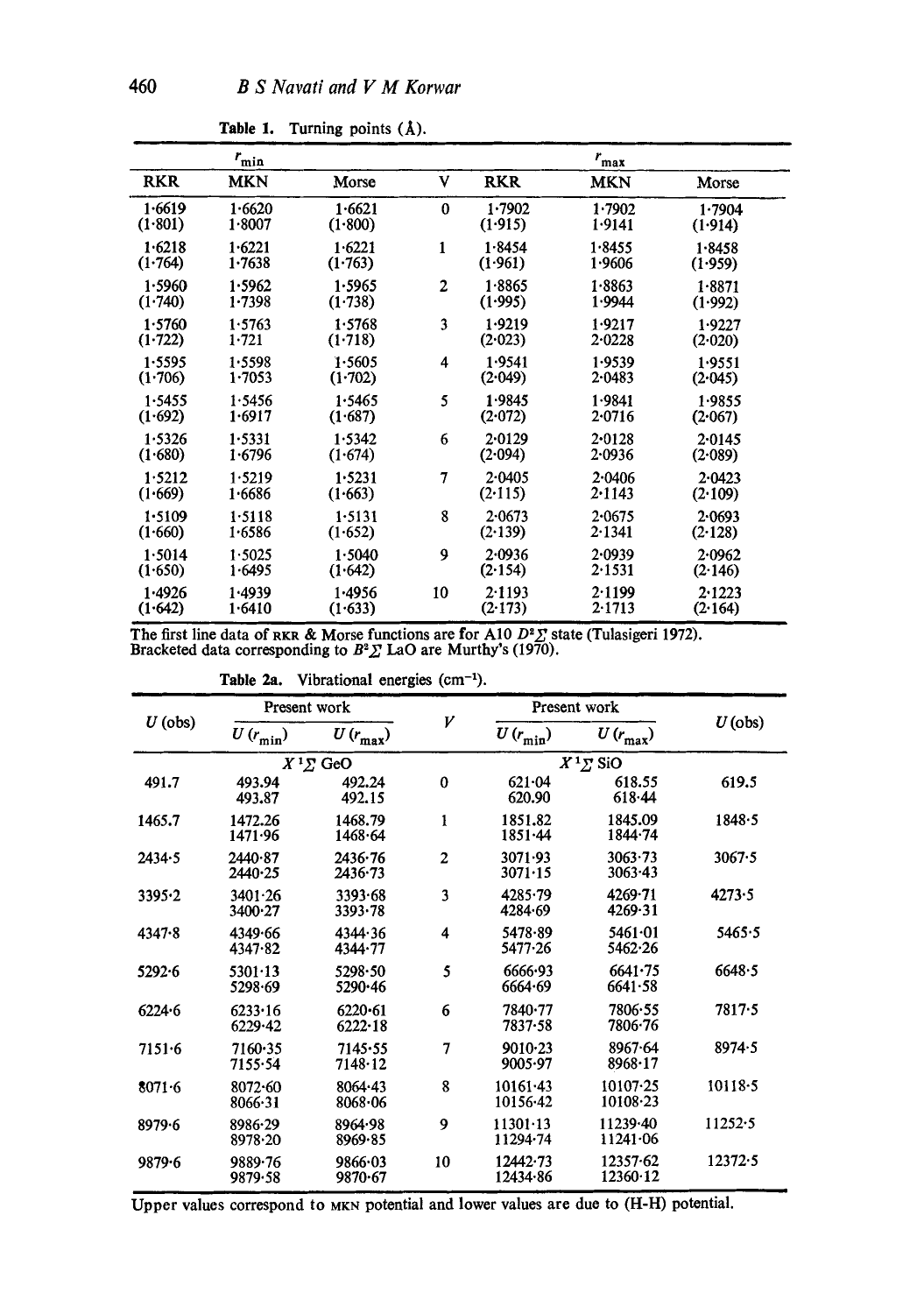|             | Present work                |                              |                         |                            | Present work                 |           |  |
|-------------|-----------------------------|------------------------------|-------------------------|----------------------------|------------------------------|-----------|--|
| $U$ (obs)   | $U\left(r_{\rm min}\right)$ | $U\left(r_\text{max}\right)$ | V                       | $U(r_{\min})$              | $U\left(r_\text{max}\right)$ | $U$ (obs) |  |
|             | $X^1\Sigma$ SnO             |                              |                         |                            | $D^1\Pi$ SnO                 |           |  |
| 410.12      | 402.15<br>402.09            | 417.17<br>417.12             | $\bf{0}$                | 288.90<br>288.64           | 285.19<br>284.95             | 289.23    |  |
| 1224.75     | 1208.47<br>1208.18          | 1237.65<br>$1237 - 46$       | $\mathbf{1}$            | 859.89<br>858.98           | 853.25<br>852.67             | 863.07    |  |
| 2031.94     | 2014.24<br>2013.52          | 2045.39<br>2045.06           | $\overline{2}$          | 1422.76<br>1420.97         | 1416.04<br>1415.98           | 1430.75   |  |
| 2831.66     | $2810 - 50$<br>2809.13      | 2847.05<br>2846.58           | 3                       | 1978.56<br>1975.57         | $1974 - 51$<br>1974-05       | 1992.27   |  |
| 3623.92     | $3599 - 73$<br>3597.50      | 3640.85<br>3640.29           | $\overline{\mathbf{4}}$ | 2528.21<br>2523.69         | $2526 - 21$<br>2526.31       | 2547.63   |  |
| $4408 - 72$ | $4383 \cdot 13$<br>4379.80  | 4426.39<br>4425.75           | 5                       | 3070.30<br>3063.88         | $3072 - 54$<br>3073.56       | 3096.83   |  |
| 5186.06     | 5158.69<br>5154.02          | $5204 - 72$<br>5204.07       | 6                       | 3604.94<br>3596.23         | 3613.35<br>3615.68           | 3639.87   |  |
| 5955.94     | 5927-86<br>5921.60          | 5975.12<br>5974.53           | 7                       | $4134 - 41$<br>$4121 - 61$ | 4148.12<br>4152.19           | 4176.75   |  |
| 6718.36     | 6689-97<br>6681.88          | 6737.98<br>6737.52           | 8                       | 4653.59<br>4639.09         | 4677.42<br>4683.52           | 4707-47   |  |
| 7473.32     | 7445.98<br>7435.79          | 7492.97<br>7492.71           | 9                       | 5167.07<br>5149.08         | 5200.86<br>5209-42           | 5232.63   |  |
| 8220.82     | 8195.27<br>8182.75          | 8240.23<br>8240.38           | 10                      | 5672.92<br>5651.03         | 5718.68<br>5730.07           | 5750.43   |  |

Table 2b. Vibrational energies  $(cm<sup>-1</sup>)$ .

Upper values correspond to MKN potential and lower values are that of (H-H) potential.

## **3. A new approximation method to find eigenfunctions**

The solution of one-dimensional time-independent Schrödinger wave equation with Morse oscillator model as in (1) is well known. The un-normalized wave functions suitable for the Morse-oscillator model are of the form,

$$
\Phi_1^v(Z) = \exp(-Z/2) Z^{\frac{1}{2}(K-2v-1)} K - 2v - 1
$$
\n
$$
\angle (Z)
$$
\n
$$
K - v - 1
$$
\n(15)

where 
$$
Z = K \exp \{-\alpha (r - r_e)\}; K = w_e / w_e x_e
$$
 (16)

$$
\frac{K-2v-1}{K-v-1}=(-1)^{v}\sum_{l=0}^{V}(-1)^{l}\binom{v}{l}\frac{\Gamma(K-v)}{\Gamma(K-v-l)}Z^{v-l}.
$$
 (17)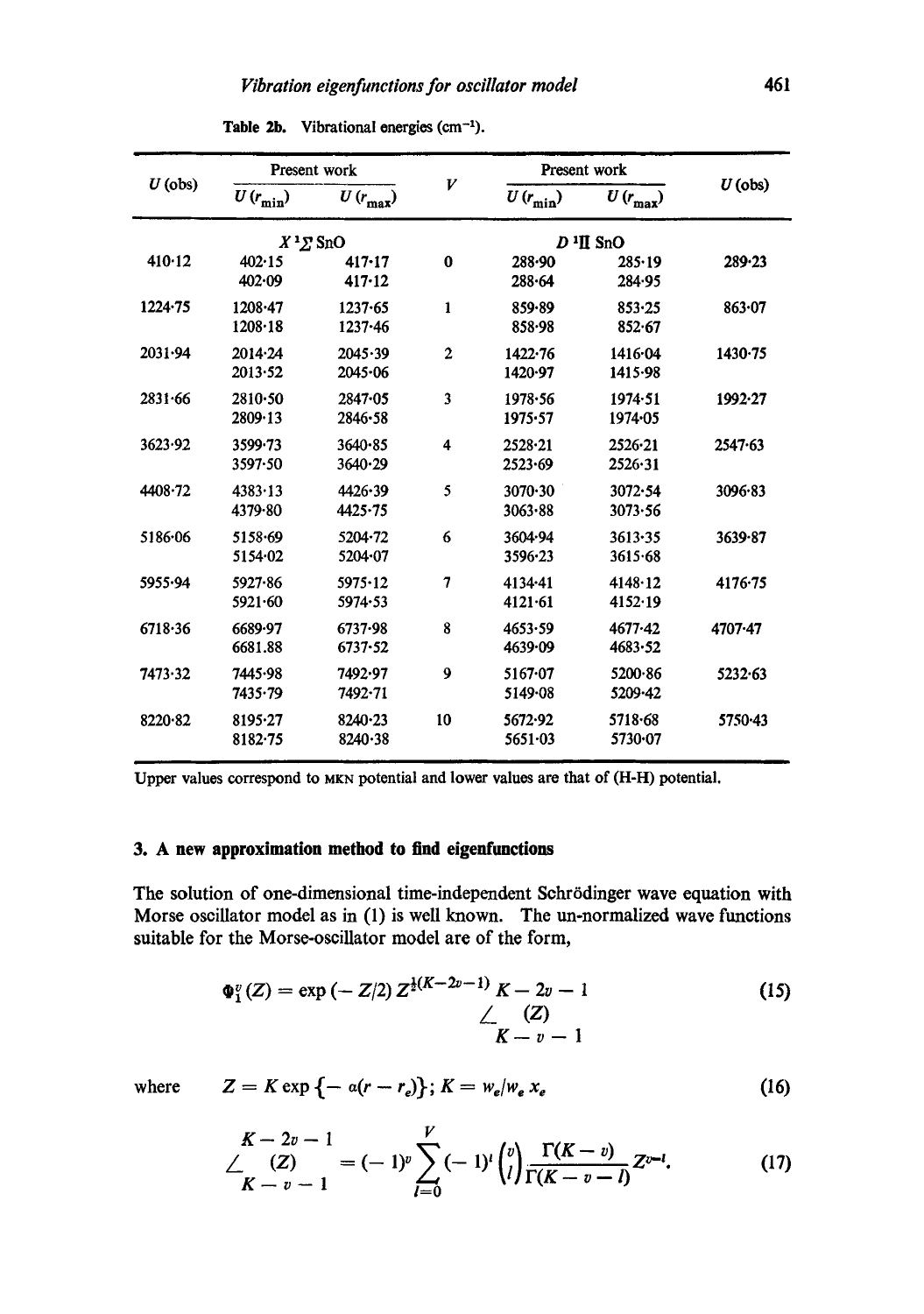In the case of MKN oscillator model let the function  $a(r)$  take the values  $a_1$ ,  $a_2$ ,  $a_3$ ,  $a_4, \ldots, a_j$ ... for internuclear distances  $r_1, r_2, r_3, r_4, \ldots, r_j$ ... respectively. Taking each value of  $\alpha$  as constant we can construct one Morse oscillator. Let these new types of Morse oscillator potentials be  $U_{11}$ ,  $U_{12}$ ,  $U_{13}$ ,  $U_{14}$  ...  $U_{1j}$  ... with the above values of a respectively. Then we ean have as many Morse oscillator potentials as there are  $\alpha(r)$  values. This new type of Morse oscillator potential with  $\alpha(r=r_0)=\alpha_f=constant$ , will have the form

$$
U_{1j} = D_e [1 - \exp \{-a_j (r - r_e)\}]^2.
$$
 (18)

The function  $\alpha(r)$  of the MKN potential function varies very slowly in all the regions of r, hence  $U_{1i}$  will be very nearly equal to  $U_2$  on either side of the internuclear distance  $r=r_i$ . That is,

$$
|U_{1j} - U_2| = 0 \text{ at } r = r_j,
$$
  
\n
$$
\approx 0 \text{ at } r \ge r_j \text{ but near } r_j,
$$
 (19)

Therefore, the solutions of the Schrödinger wave equations

$$
\frac{d^2 \Psi_{1j}^v}{dr^2} + \frac{2\mu}{\hbar^2} \left[ E - U_{1j} \right] \Psi_{1j}^v = 0 \text{ and,}
$$
 (20)

$$
\frac{\mathrm{d}^2 \Psi_2^v}{\mathrm{d} r^2} + \frac{2\mu}{\hbar^2} \left[ E - U_2 \right] \Psi_2^v = 0, \tag{21}
$$

at internuclear distance  $r = r_j$  must be equal to each other approximately *viz* 

$$
\Psi_{1j}^v \ (r=r_j) \approx \Psi_2^v \ (r=r_j) \tag{22}
$$

The approximate equality as in (22) follows from the fact that at the internuclear distance  $r = r_j$  the conditions (19) and an additional condition

$$
(\mathrm{d}^{2} \Psi_{1}^{v}/\mathrm{d} r^{2})_{r=r_{j}} \approx (\mathrm{d}^{2} \Psi_{2}^{v}/\mathrm{d} r^{2})_{r=r_{j}}.
$$
 (23)

hold good reasonably. With this good approximation we can now get the values of the un-normalized wavefunctions suitable for MKN function at  $r = r_j$  as

$$
\Phi_2^v (r = r_j) = \Phi_{1j}^v (r = r_j). \tag{24}
$$

Since  $U_{1j}$  has the form of the Morse oscillator model the solutions must also be the Morse oscillator model solutions. The exact un-normalized solutions of one-dimensional Schrödinger equation with  $U_{1j}$  as the Morse oscillator are  $\Phi_{1j}^v$ . This  $\Phi_{1j}^v$  must have the form as in (15), (16) and (17) with the value of  $\alpha$  replaced by  $\alpha_j$ . Therefore, the value of  $\Phi_{ij}^v$  at  $r = r_j$  is as given below.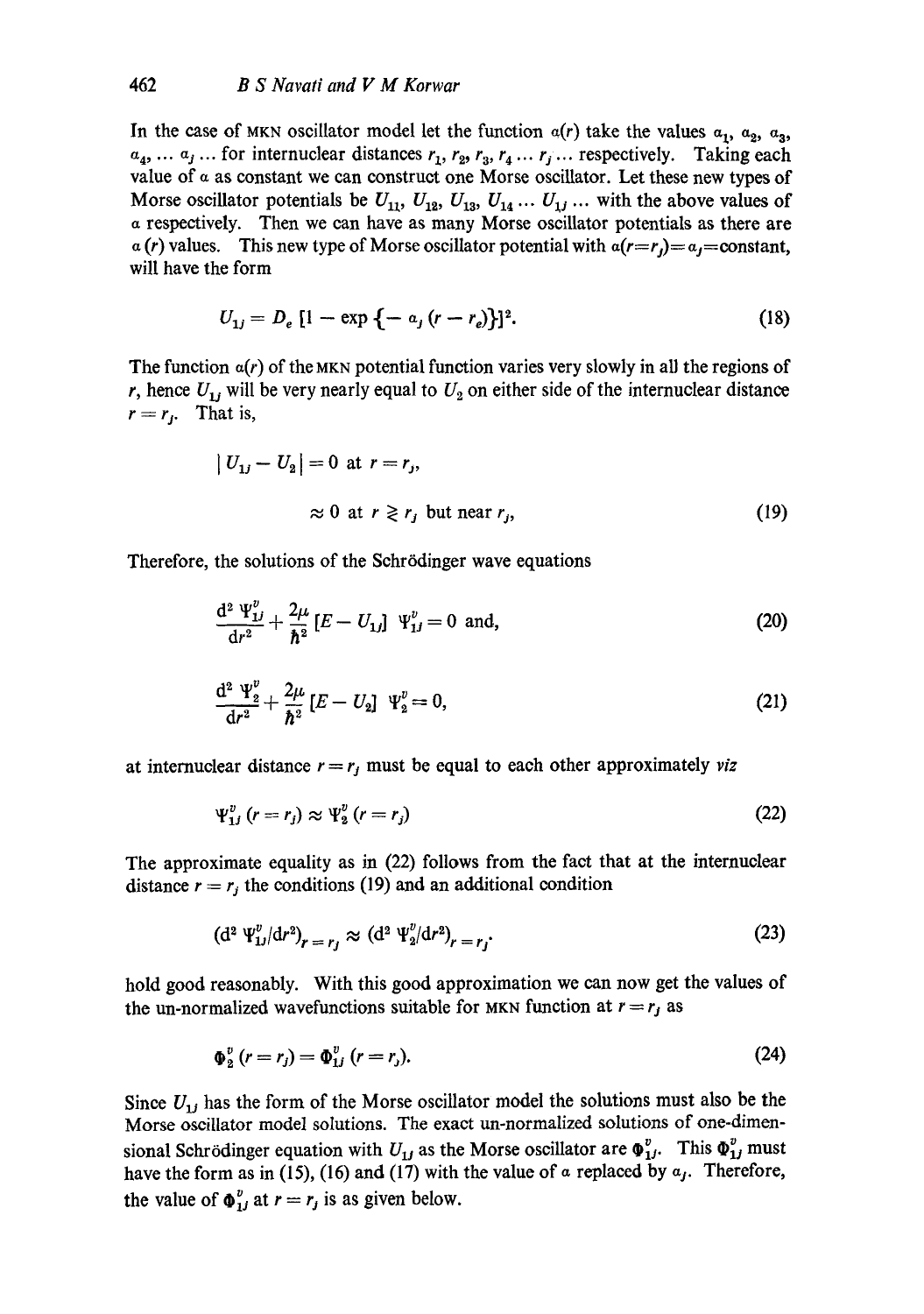$$
\Phi_{1J}^v(r=r_j)=\exp\left(-Z_j/2\right)Z_j^{\frac{1}{2}(K-2v-1)}\bigtriangleup \frac{K-2v-1}{K-v-1}\tag{25}
$$

where 
$$
Z_j = K \exp\{-\alpha_j (r_j - r_e)\},
$$
 (26)

$$
K = w_e / w_e x_e, \tag{27}
$$

$$
\begin{aligned} \n\sum_{K=-\infty}^{K-\infty} (Z_j) &= (-1)^{\nu} \sum_{l=0}^{\nu} (-1)^l \binom{\nu}{l} \frac{\Gamma(K-\nu)}{\Gamma(K-\nu-l)} z_j^{\nu-l} \tag{28} \n\end{aligned}
$$

the associated Laguerre polynomials. For chosen value of  $r_j$  the value of  $a_j$  is determined taking (4) and then relations (25) to (28) are used to calculate the un-normalized wavefunction value at that chosen value of  $r_i$ .

In the present work, the value of the un-normalized wave functions (for a given vibrational quantum number) is computed for each internuclear distance at the intervals of  $0.01$ Å. Numerical integration method was adopted to determine the normalizing constant  $N_v$ . The normalization condition is given by

$$
N_x^2 \int \Phi_2^* v \Phi_2^v dr = 1, \qquad (29)
$$

where  $\Psi_2^v = N_v \Phi_2^v =$  Normalized wavefunctions suitable for MKN potential.

# **4. Calculation of Franek-Condon factors**

For vibrational quantum numbers up to  $v=6$  of  $X<sup>1</sup> \Sigma$  and up to  $v=2$  of  $D<sup>1</sup> \Pi$  electronic states of SnO molecule, normalized eigenfunctions are obtained by using the method proposed in  $\S$ 3. These values agree fairly well with the RKR values of Patil and Korwar (1978) and the agreement is much better than for values obtained using the method of Langer (1949). Langer's method was also applied to this new potential to obtain eigenfunctions at low quantum numbers. Tables 3a and 3b list the wavefunctions for  $v''=1$  and  $v'=1$  of  $X<sup>1</sup>\Sigma$  and  $D<sup>1</sup>\Pi$  of SnO respectively. For comparison eigenfunctions  $\Psi_{MKN}$  and  $\Psi_{RKR}$  are also given. The results are reasonably good. Overlap integrals were computed using numerical integration. Results have been reported in table 4 along with the RKR and Morse results of Patil and Korwar (1978).

# 5. **r-Centroids**

The r-centroids are defined as

$$
\bar{r}_{v'v''} = \frac{\int \Psi^{*v'} r \Psi^{v''} dr}{\int \Psi^{*v'} \Psi^{v''} dr}.
$$
\n(31)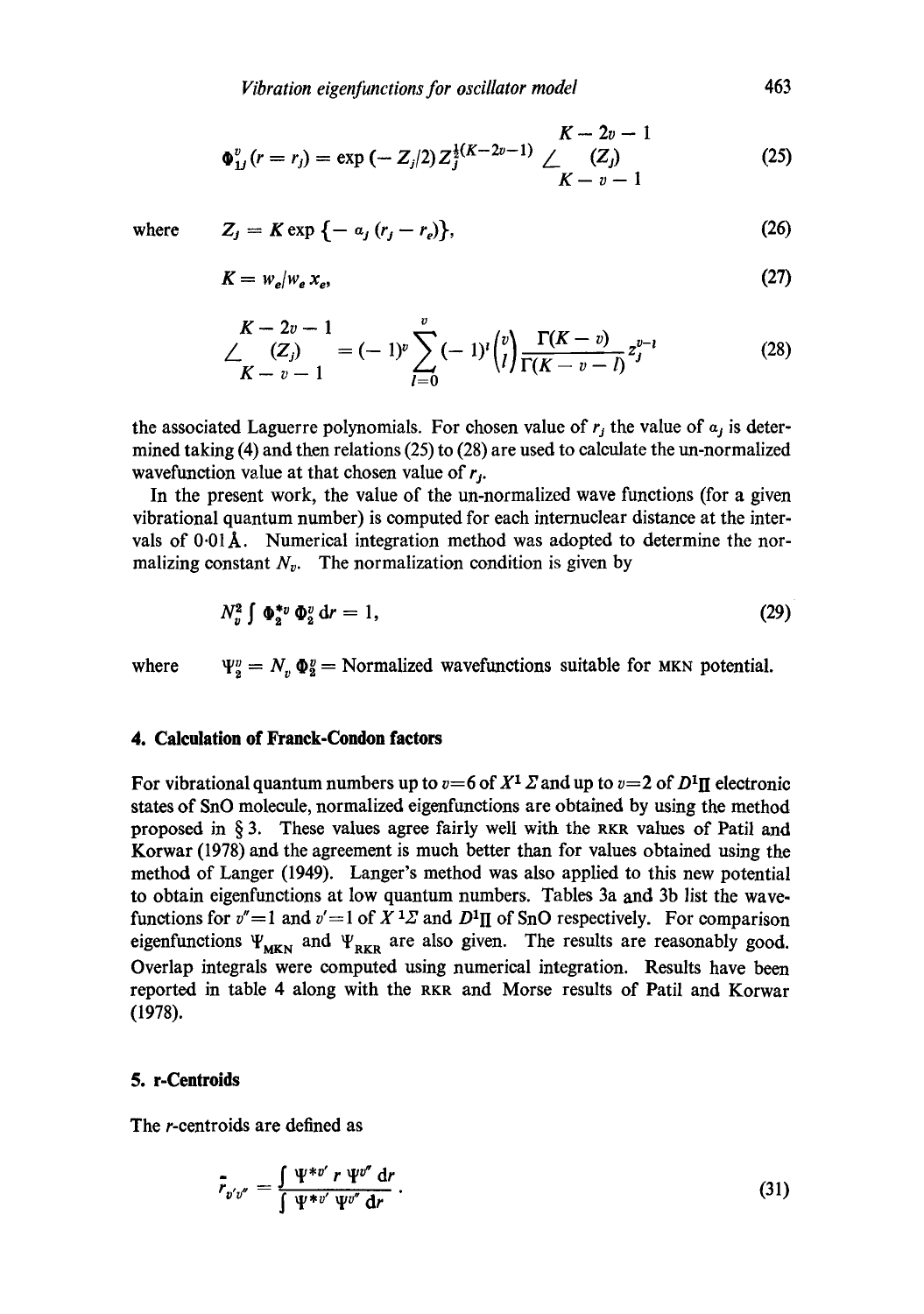| Inter-<br>nuclear<br>distance<br>r           | <b>RKR</b><br>(DCP)                       | <b>MKN</b><br>New<br>Approxi-<br>mation                  | <b>MKN</b><br>Langer<br>(1949)                           | Inter-<br>nuclear<br>distance<br>r           | <b>RKR</b><br>(DCP)                                      | <b>MKN</b><br>New<br>Approxi-<br>mation                                 | <b>MKN</b><br>Langer<br>(1949)                                          |
|----------------------------------------------|-------------------------------------------|----------------------------------------------------------|----------------------------------------------------------|----------------------------------------------|----------------------------------------------------------|-------------------------------------------------------------------------|-------------------------------------------------------------------------|
| 2.09<br>2.08<br>2.07<br>2.06<br>$2 - 05$     | 0.006<br>0.014<br>0.020                   | 0.001890<br>0.003562<br>0.006556<br>0.011781<br>0.020658 | 0.001802<br>0.003415<br>0.006321<br>0.011419<br>0.020122 | $1 - 86$<br>1.85<br>$1 - 84$<br>1.83<br>1.82 | 1.737<br>1.034<br>0.233<br>$-0.719$<br>$-1.470$          | 1.756914<br>1.048709<br>0.238209<br>$-0.596569$<br>$-1.371522$          | 1.760079<br>1.043929<br>0.226248<br>$-0.613946$<br>$-1.391980$          |
| 2.04<br>2.03<br>2.02<br>$2 - 01$<br>$2 - 00$ | 0.035<br>0.059<br>0.095<br>0.151<br>0.233 | 0.035325<br>0-058867<br>0.095537<br>0.150896<br>0.231764 | 0.034566<br>0.057849<br>0.094261<br>0.149423<br>0.230360 | 1.81<br>1.80<br>1.79<br>1.78<br>1.77         | $-2.078$<br>$-2.491$<br>$-2.688$<br>$-2.689$<br>$-2.501$ | $-2.010389$<br>$-2.457481$<br>$-2.686153$<br>$-2.700982$<br>$-2.534047$ | $-2.031577$<br>$-2.477546$<br>$-2.704034$<br>$-2.716562$<br>$-2.547756$ |
| 1.99<br>1.98<br>1.97<br>1.96<br>1.95         | 0.348<br>0.504<br>0.708<br>0.963<br>1.272 | 0.345853<br>0-500958<br>0.703536<br>0.956833<br>1.258309 | 0.344631<br>0.500499<br>0.704518<br>0.960018<br>1.264547 | 1.76<br>$1 - 75$<br>1.74<br>1.73<br>1.72     | $-2.201$<br>$-1.818$<br>$-1.433$<br>$-1.072$<br>$-0.766$ | $-2.235744$<br>$-1.863551$<br>$-1.471657$<br>$-1.103003$<br>$-0.785315$ | $-2.248227$<br>$-1.875505$<br>$-1.483390$<br>$-1.114397$<br>$-0.796074$ |
| 1.94<br>1.93<br>1.92<br>1.91<br>1.90         | 1.635<br>1.943<br>2.292<br>2.587<br>2.763 | 1.597440<br>1.953361<br>2.294674<br>2.580447<br>2-764244 | 1.607336<br>1.967299<br>2.312366<br>2.600903<br>2-785738 | $1 - 71$<br>1.70<br>1.69<br>1.68<br>$1-67$   | $-0.521$<br>$-0.335$<br>$-0.206$<br>$-0.121$<br>$-0.067$ | $-0.531419$<br>$-0.341828$<br>$-0.208976$<br>$-0.121373$<br>$-0.066940$ | $-0.541082$<br>$-0.350018$<br>$-0.215499$<br>$-0.126257$<br>$-0.070369$ |
| 1.89<br>1.88<br>1.87                         | 2.794<br>2.639<br>2.282                   | 2.800467<br>2.652923<br>2.302987                         | 2.820795<br>2.669530<br>2.313657                         | 1.66<br>$1 - 65$<br>1.64                     | $-0.035$<br>$-0.017$                                     | $-0.035034$<br>$-0.017386$<br>$-0.008173$                               | $-0.037293$<br>$-0.018783$<br>$-0.008985$                               |

Table 3a. SnO  $(X^1 \Sigma)$  eigenfunction  $v'' = 1$ .

(DCP) values taken from Patil (1978).

Table 3b. SnO  $(D<sup>1</sup>H)$  Eigen function  $v' = 1$ 

| Inter-<br>nuclear<br>distance<br>r       | <b>RKR</b><br>(DCP)                       | <b>MKN</b><br>new<br>approxima-<br>tion                  | <b>MKN</b><br>Langer<br>(1949)                           | Inter-<br>nuclear<br>distance<br>r   | <b>RKR</b><br>(DCP)                                      | <b>MKN</b><br>new<br>approxima-<br>tion                                    | <b>MKN</b><br>Langer<br>(1949)                                       |
|------------------------------------------|-------------------------------------------|----------------------------------------------------------|----------------------------------------------------------|--------------------------------------|----------------------------------------------------------|----------------------------------------------------------------------------|----------------------------------------------------------------------|
| $2 - 25$                                 | --                                        | 0.003310                                                 | 0.001474                                                 | 2.00                                 | 2.265                                                    | 2.241482                                                                   | $2 - 263870$                                                         |
| 2.24                                     |                                           | 0.005467                                                 | 0.002639                                                 | 1.99                                 | 1.915                                                    | 1-884761                                                                   | 1.892248                                                             |
| $2 - 23$                                 |                                           | 0.008886                                                 | 0.004627                                                 | 1.98                                 | 1.447                                                    | 1.410453                                                                   | 1.401393                                                             |
| 2.22                                     |                                           | 0.014210                                                 | 0.007964                                                 | 1.97                                 | 0.884                                                    | 0.842359                                                                   | 0.818440                                                             |
| 2.21                                     |                                           | 0.022353                                                 | 0.013359                                                 | 1.96                                 | 0.263                                                    | 0.215507                                                                   | 0.181186                                                             |
| 2.20<br>2.19<br>$2 - 18$<br>2.17<br>2.16 | 0.033<br>0.048<br>0.071<br>0.106<br>0.154 | 0.034573<br>0.052559<br>0-078509<br>0.115168<br>0.165864 | 0.021981<br>0.035389<br>0.055734<br>0.085836<br>0.129237 | 1.95<br>1.94<br>1.93<br>1.92<br>1.91 | $-0.377$<br>$-1.124$<br>$-1.646$<br>$-2.057$<br>$-2.337$ | 0.428473<br>÷,<br>$-1.040720$<br>$-1.580842$<br>$-2.011753$<br>$-2.309145$ | 0.466148<br>$-1.077368$<br>$-1.610311$<br>$-2.031440$<br>$-2.319466$ |
| 2.15                                     | 0.220                                     | 0.234349                                                 | 0.190156                                                 | 1.90                                 | $-2.473$                                                 | $-2.462748$                                                                | $-2.467035$                                                          |
| 2.14                                     | 0.307                                     | 0.324744                                                 | 0.273318                                                 | 1.89                                 | $-2.471$                                                 | — 2·476906                                                                 | $-2.480397$                                                          |
| 2.13                                     | 0.420                                     | 0.441049                                                 | 0.383588                                                 | 1.88                                 | $-2.352$                                                 | $-2.368598$                                                                | $-2.377238$                                                          |
| 2.12                                     | 0.560                                     | 0.586738                                                 | 0.525399                                                 | 1.87                                 | $-2.147$                                                 | $-2.164373$                                                                | $-2.183214$                                                          |
| 2.11                                     | 0.733                                     | 0.763980                                                 | 0.701922                                                 | 1.86                                 | $-1.858$                                                 | $-1.895691$                                                                | $-1.927880$                                                          |
| 2.10                                     | 0.940                                     | 0.972902                                                 | 0.914068                                                 | 1.85                                 | $-1.591$                                                 | — 1.594486                                                                 | $-1.640731$                                                          |
| 2.09                                     | $1 - 173$                                 | 1.210592                                                 | 1.159374                                                 | 1.84                                 | $-1.262$                                                 | $-1.289542$                                                                | $-1.347958$                                                          |
| $2 - 08$                                 | 1.424                                     | 1.470280                                                 | 1.430928                                                 | 1.83                                 | $-0.986$                                                 | $-1.003467$                                                                | $-1.070284$                                                          |
| 2.07                                     | 1.689                                     | 1.740634                                                 | 1.716631                                                 | 1.82                                 | $-0.740$                                                 | $-0.751535$                                                                | $-0.821982$                                                          |
| 2.06                                     | 1.988                                     | 2.005721                                                 | 1.998989                                                 | 1.81                                 | $-0.535$                                                 | $-0.541754$                                                                | $-0.610968$                                                          |
| 2.05                                     | 2.228                                     | 2.245019                                                 | 2.255231                                                 | 1.80                                 | $-0.376$                                                 | $-0.375843$                                                                | $-0.439684$                                                          |
| 2.04                                     | 2.421                                     | 2-435019                                                 | 2.459551                                                 | 1.79                                 | $-0.252$                                                 | $-0.250834$                                                                | $-0.306438$                                                          |
| 2.03                                     | 2.549                                     | 2.550622                                                 | 2.584657                                                 | $1 - 78$                             | $-0.164$                                                 | $-0.160969$                                                                | $-0.206866$                                                          |
| $2 - 02$                                 | 2.577                                     | 2.568337                                                 | 2.605337                                                 | $1 - 77$                             | $-0.103$                                                 | $-0.099271$                                                                | $-0.135272$                                                          |
| 2.01                                     | $2 - 487$                                 | 2-469058                                                 | 2.501947                                                 | 1.76                                 | $-$ 0.062                                                | $-0.058790$                                                                | $-0.085685$                                                          |

(DCP) values taken from Patil (1978)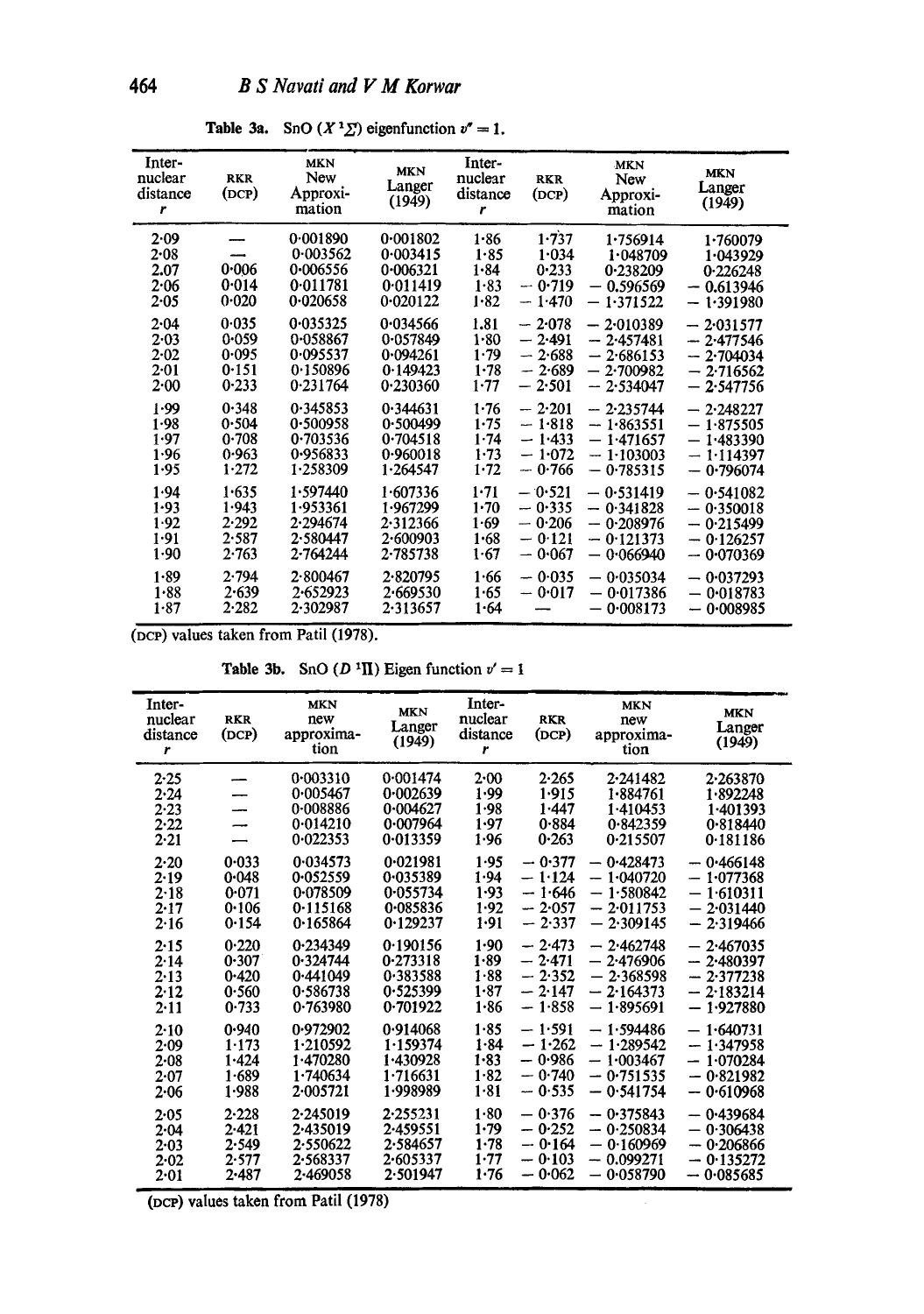|                                         |       | <b>Franck-Condon Factors</b> |                  | $r$ -Centroids in $\Lambda$ |                     |                                  |                  |                |
|-----------------------------------------|-------|------------------------------|------------------|-----------------------------|---------------------|----------------------------------|------------------|----------------|
|                                         |       | MKN Present work             |                  |                             |                     | MKN Present work                 |                  |                |
| Band<br><b>RKR</b><br>$v'-v''$<br>(DCP) |       | New<br>approxi-<br>mation    | Langer<br>(1949) | Morse<br>(DCP)              | <b>RKR</b><br>(DCP) | <b>New</b><br>approxi-<br>mation | Langer<br>(1949) | Morse<br>(DCP) |
| $0 - 0$                                 | 0.125 | 0.129                        | 0.136            | 0.131                       | 1.889               | $1 - 889$                        | 1.888            | 1.888          |
| $0 - 1$                                 | 0.275 | 0.274                        | 0.275            | 0.271                       | 1.909               | 1.923                            | 1.923            | 1.922          |
| $0 - 2$                                 | 0.275 | 0.280                        | 0.284            | 0.275                       | 1.957               | 1.956                            | 1.956            | 1.956          |
| $0 - 3$                                 | 0.187 | 0.178                        | 0.191            | 0.185                       | 1.989               | 1.989                            | 1.989            | 1.988          |
| $0 - 4$                                 | 0.087 | 0.084                        | 0.095            | 0.089                       | 2.022               | 2.028                            | 2.022            | 2.014          |
| $0 - 5$                                 | 0.029 | 0.034                        | 0.035            | 0.031                       | 2.059               | 2.054                            | 2.056            | 2.040          |
| $1 - 0$                                 | 0.246 | 0.248                        | 0.267            | 0.256                       | 1.865               | 1.864                            | 1.926            | 1.864          |
| $1 - 1$                                 | 0.158 | 0.139                        | 0.139            | 0.158                       | 1.902               | 1.898                            | 1.901            | 1.903          |
| $1-3$                                   | 0.099 | 0.091                        | 0.090            | 0.093                       | 1.966               | 1.965                            | 1.925            | 2.014          |
| $1 - 4$                                 | 0.202 | 0.206                        | 0.201            | 0.193                       | 1.992               | 1.994                            | 1.997            | 1.996          |
| $1 - 5$                                 | 0.172 | 0.171                        | 0.188            | 0.156                       | 2.031               | 2.032                            | $2 - 029$        | 2.038          |
| $1-6$                                   | 0.090 | 0.100                        | 0.111            | 0.092                       | 2.067               | 2.061                            | 2.060            | 2.069          |
| $2 - 0$                                 | 0.254 | 0.249                        | 0.273            | 0.259                       | 1.843               | 1.841                            | 1.839            | 1.839          |
| $2 - 2$                                 | 0.128 | 0.123                        | 0.121            | 0.124                       | 1.908               | 1.908                            | 1.908            | 1.914          |
| $2 - 3$                                 | 0.094 | 0.093                        | 0.100            | 0.093                       | 1.942               | 1.941                            | 1.942            | 1.964          |
| $2 - 5$                                 | 0.082 | 0.079                        | 0.078            | 0.084                       | 2.010               | 2.007                            | $2 - 010$        | 1.997          |
| $2 - 6$                                 | 0.174 | 0.166                        | 0.183            | 0.181                       | 2.041               | 2.042                            | 2.044            | $2 - 016$      |

**Table 4.**  $D^{-1}\Pi - X^T\Sigma$  system of SnO.

(DCP) values taken from Patil (1978).

The eigenfunetions determined using the new approximation method and the method due to Langer were used to compute the r-centroids. Integrals were computed by numerical integration. These results have been recorded in table 4. Values obtained using the Morse-oscillator model and RKR procedure (Patil 1978) have been recorded for comparison.

#### **6. Conclusions**

The well-known Wentzel-Kramers-Brillouin (WKn) method can be employed along with realistic RKR potential for computing wavefunctions. These are considered as true wavefunctions. The FC factors and r-eentroids evaluated with these wavefunctions are taken as standard results with which we could compare our results.

A critical examination of table 1 indicates that the MKN function is superior to the Morse function which predicts widely different turning points. This superiority is more clearly noticed for the  $B^2\Sigma$  LaO. In the case of  $D^2\Sigma$  AlO the agreement is far superior in the region  $r > r_e$  to that in  $r < r_e$ , whereas in B<sup>2</sup> $\chi$ <sup>2</sup> LaO the agreement is equally good in both regions.

Tables 2a and 2b show that the MKN function predicts *U(r)* values fairly well.